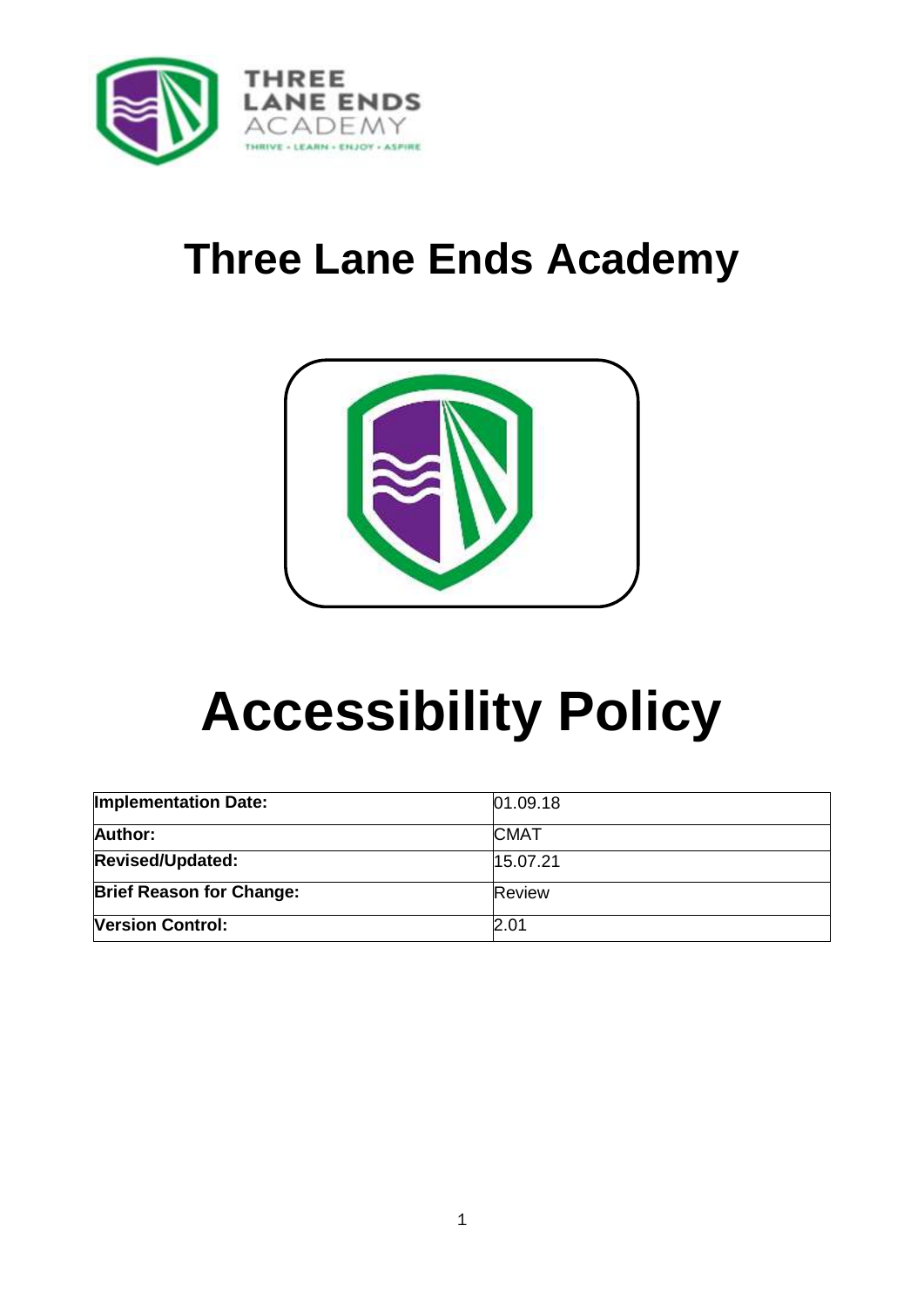

#### The Equality Act 2010 and schools

#### Schools' duties around accessibility for disabled pupils

Schools and LAs need to carry out accessibility planning for disabled pupils. These are the same duties as previously existed under the DDA and have been replicated in the Equality Act 2010.

Schools must implement accessibility plans which are aimed at:

- increasing the extent to which disabled pupils can participate in the curriculum;  $\bullet$
- improving the physical environment of schools to enable disabled pupils to take better advantage of education, benefits, facilities and services provided; and
- improving the availability of accessible information to disabled pupils.

Schools will also need to have regard to the need to provide adequate resources for implementing plans and must regularly review them. An accessibility plan may be a freestanding document but may also be published as part of another document such as the school development plan.

OFSTED inspections may include a school's accessibility plan as part of their review.

### Accessibility Plan

#### **Background**

- 1. Three Lane Ends Academy will take reasonable steps to ensure that disabled pupils are not placed at a substantial disadvantage compared to non-disabled peers.
- 2. In considering what is reasonable the school will take account of:
- The practicalities of making adjustment
- Health and Safety factors
- Academy budget situation
- The interests of other pupils
- The need to maintain academic standards
- 3. All reasonable steps will be taken to ascertain disabilities of pupils. Consultation with parents and external agencies will determine strategies to support disabled pupils within school. Relevant information will be passed on to staff to ensure staff awareness. This is normally done before transfer.
- 4. Staff INSET on particular issues will be arranged as appropriate and as soon as is practicable to ensure staff awareness e.g. use of epi-pen. Staff annually undertake basic deaf awareness training.
- 5. The school has a hearing loop.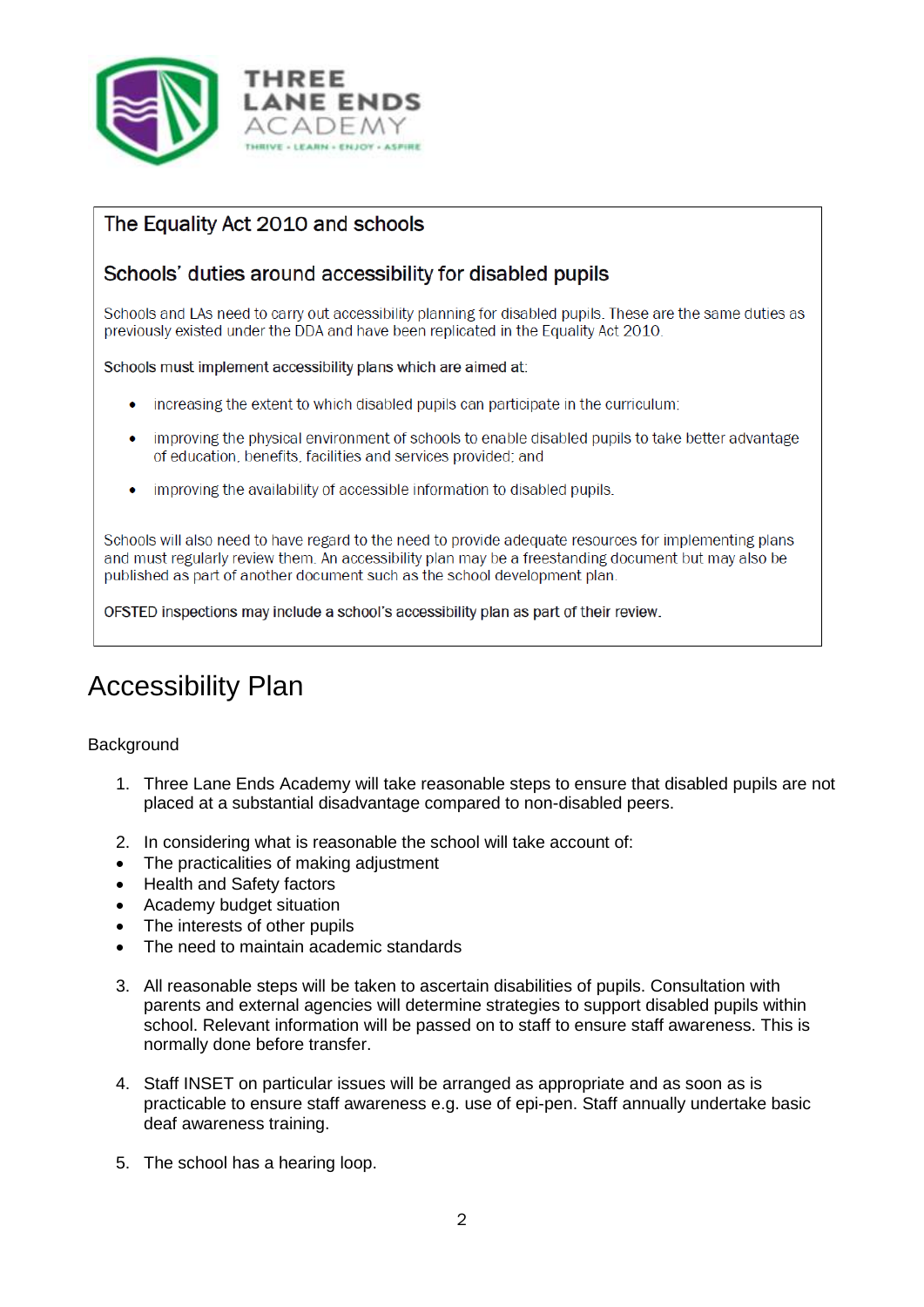

6. No pupil will be discriminated against by excluding him/her because of their disability. The practice of "reasonable adjustment" is integral to the behaviour policy. The school behaviour policy, however, covers all pupils; a disability therefore does not preclude a pupil from exclusion.

#### **Making the school more accessible**

- 1. The school has commissioned an external review of the buildings and we are working to make the improvements recommended
- 2. The academy has disabled toilets in all blocks.
- 3. Handrails have been added to assist with small flights of steps.
- 4. The school is accessible via a number of new ramps installed to the rear of the building.
- 5. The school will work towards improvement identified in the access audit 2021